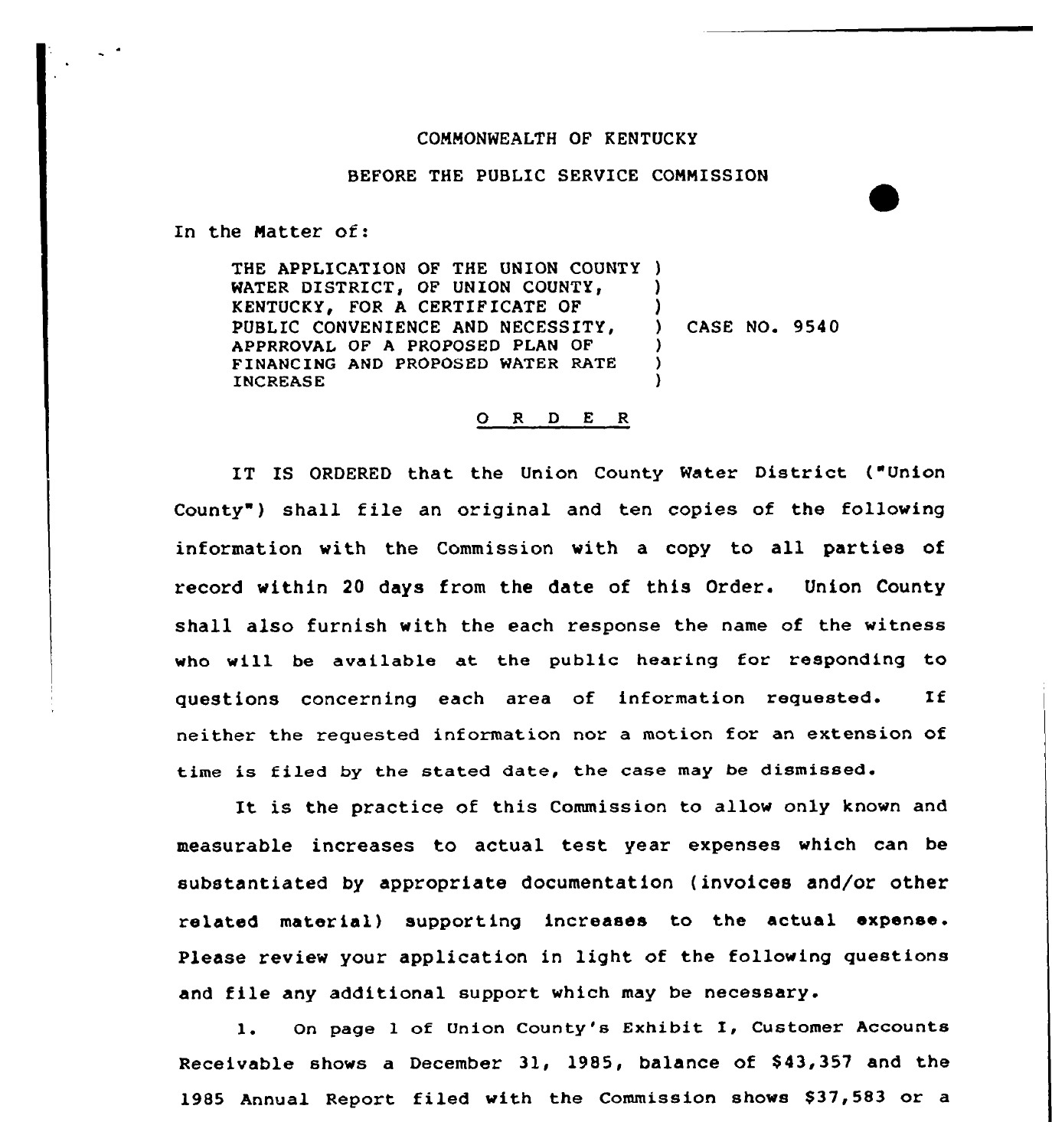difference of \$5,774. Please explain this difference and its possible effect upon operating revenues for the test period. Also, Exhibit I - Statement of Income shows Other Water Revenues of \$5,184. Please furnish a more detailed explanation of the activities within this account.

 $\zeta$  .

2. Naintenance of Meters reflects <sup>a</sup> test period cost of \$21,821 while the previous calendar year was \$9,896, an increase of \$11,925. Please explain this increase identifying in particular any items which may be nonrecurring or for capital expenditures.

3. On page number 11, line <sup>28</sup> of the 1985 Annual Report, account number 655 — Naintenance of Other Plant reflects a cost of \$9,638. With reference to Exhibit <sup>X</sup> this amount is composed of Maintenance of Other Plant \$4,593 and Maintenance of Pump Stations of  $$5,045$ . Is it correct to assume that the cost of maintaining the pump stations of \$5,045 should have been shown under the caption Pumping Expenses as Maintenance of Pumping Plant?

4. An analysis of the 1985 Annual Report and Exhibit <sup>X</sup> shows that Nr. Bill Morgan, general manager of Union County, was paid  $$13,200$  and provided with a travel allowance of  $$2,439$  during 1985 which was charged entirely to Customer Accounts Expense. Do his duties consist only of those related primarily to meter reading as classified in the annual report2 Xf not, describe his specific duties for the water district.

5. The 1985 Annual Report shows on page <sup>12</sup> payroll taxes of \$ 1,911 being paid during the year. Please state where the payroll

 $-2-$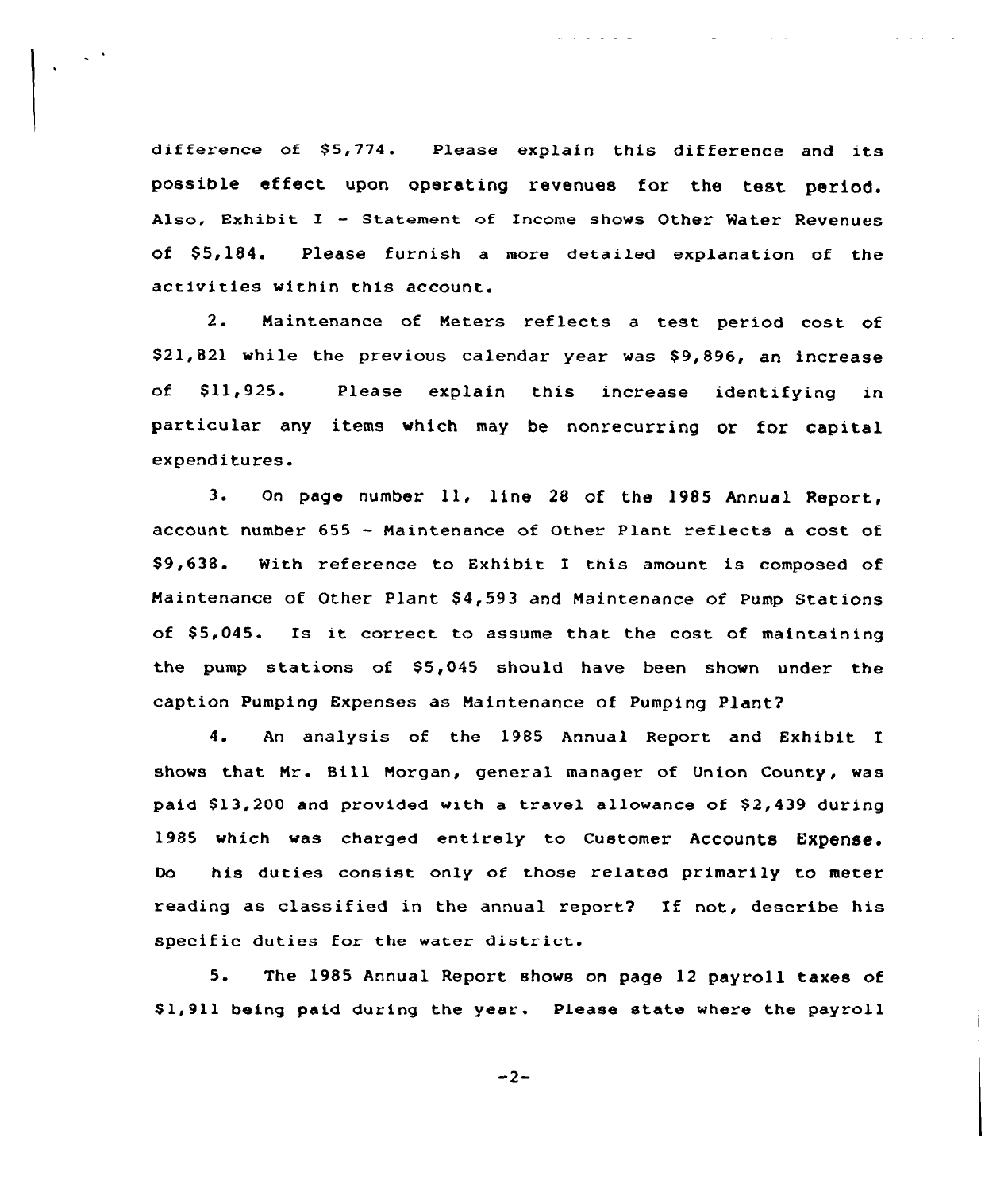taxes are shown in Exhibit I — Audit Report of York, Noel and Company.

6. Provide the name of the recipient of 244,680 gallons of water as shown on line 18, page 10 of the 1985 Annual Report which is designated as "Other Sales to Public Authorities". Was this water furnished free of charge?

7. Exhibit 0 — Comparative Income Statement for the year ended December 31, 1985, shows insurance cost of \$4,200 and the 1985 Annual Report, line 41 of page 11, shows \$1,366, or a difference of \$2,636. Provide an explanation of this difference.

8. The 1983-1984-1985 Annual Reports of Union County show <sup>a</sup> percentage of line loss for those years of 30.14, 16.24 and 294 respectively. Provide the following information:

- a. What is the major cause for the line losses experienced during these years2
- b. What steps have been taken by the District to reduce this level of line loss2
- c. Provide <sup>a</sup> monthly breakdown for water purchases of \$ 95,071 and water sales of 8325,956 both in dollars and gallons.

9. Provide an amortization schedule for the pro forma FmHA long term debt of \$929,000. interest requirements separately. Shcw the annual principal and

10. Exhibit 0 — Comparative Income Statement shows allowable depreciation expense, per books, of \$64,977. Provide the factors

 $-3-$